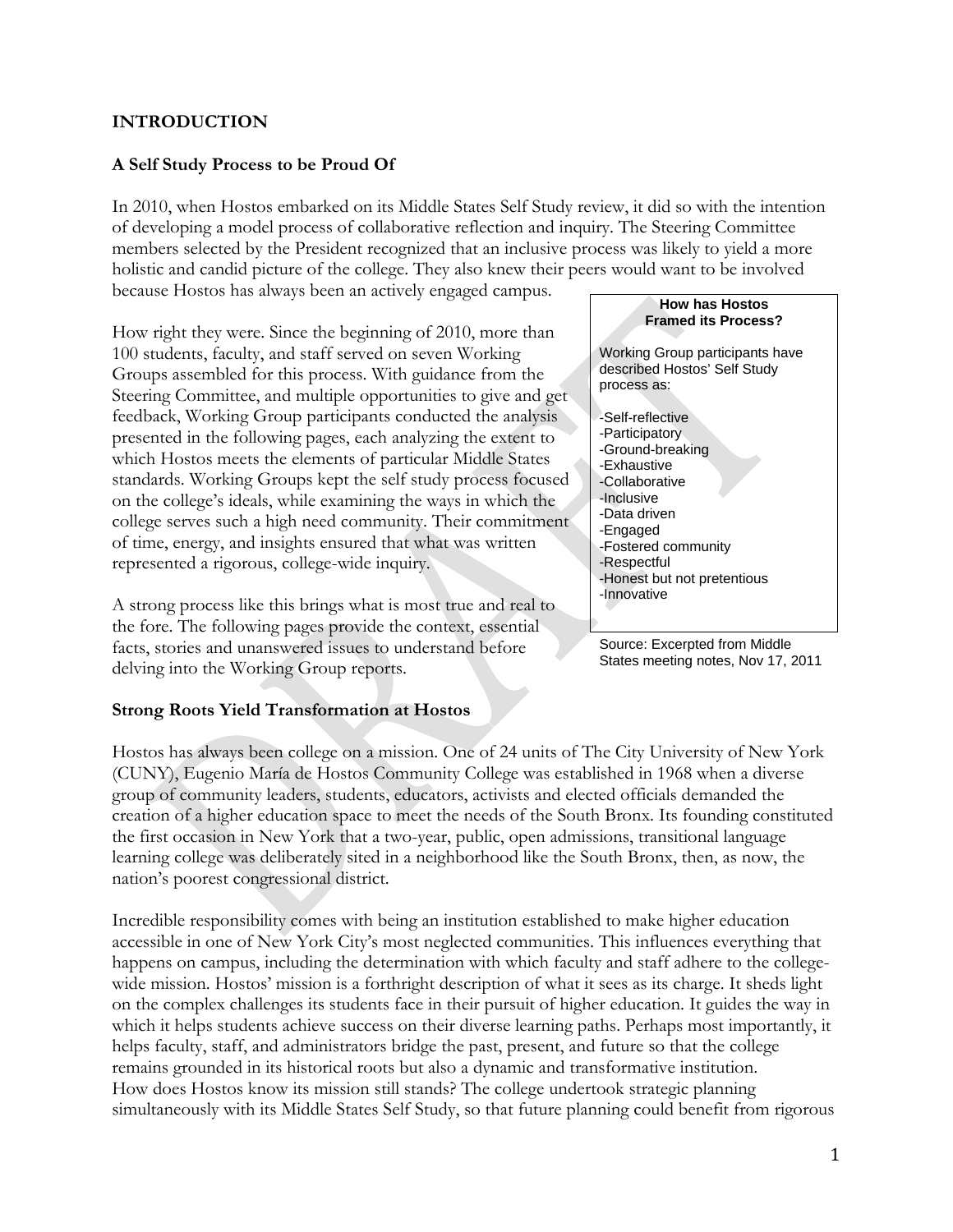analysis of what makes the college strong and where it needs to grow. These concurrent processes put the mission to the test, distilling its words into six underlying themes that illuminate the mission's essence:

- 1. Access to higher education for traditionally excluded in South Bronx and beyond
- 2. Diversity and multiculturalism language, race/ethnicity, and other demographic dimensions
- 3. English language/Mathematics skills development
- 4. Intellectual growth
- 5. Socioeconomic mobility
- 6. Community service –a resource to the communities served

The conclusion of this distillation – Hostos' mission remains as relevant today as when the college was founded over forty years ago.

# **Hostos Facts**

A Self Study requires empirical analysis. The following summarizes essential facts to consider.

Institutional Profile: With 6 buildings at East 149<sup>th</sup> Street and the Grand Concourse, and shared sites in Washington Heights (CUNY in the Heights) and the Grand Concourse and Fordham Road (CUNY on the Concourse), Hostos offers 27 degree options and certificate programs, including academic transfer, and vocational/technical training, as well as numerous non-credit continuing education offerings. A CUNY system college, its academic programs are accredited by the Middle States Commission on Higher Education, as well as other accrediting bodies for its professional programs.

Hostos also serves as a hub for numerous community and cultural events. Community groups and government agencies frequently use its hallways, classrooms, and lecture halls to present their programs to the neighboring community. The Hostos Center for the Arts and Culture, which first opened its doors in 1982, is a premier events venue for cultural experiences that affirm and nurture the ethnic heritages of the communities the college serves.

Student Profile: Over the past 10 years, enrollment at Hostos has almost doubled. According to Fall 2010 data, Hostos' unduplicated headcount was 6,499, with 4,651 FTEs. The number of adult and continuing education students has grown by 440% since 1999-2000, from 1,999 to 10,802 in 2009-10. Students are predominantly Hispanic and Black, and speak a language other than English at home. While upwards of 90% of students indicate their home language is other than English, the same percent indicate that they are equally comfortable in both English and their home language. An important student demographic trend to note is the growing percentage of incoming freshmen with U.S. high school diplomas. Hostos is increasingly serving 1.5 generation students: children of immigrants who speak a language other than English, who may identify with their 'home country,' but were born in the U.S. and attended a U.S. high school. Still, many students still enter Hostos with GEDs or foreign high school diplomas. Over 50 countries and 77 languages are represented on campus.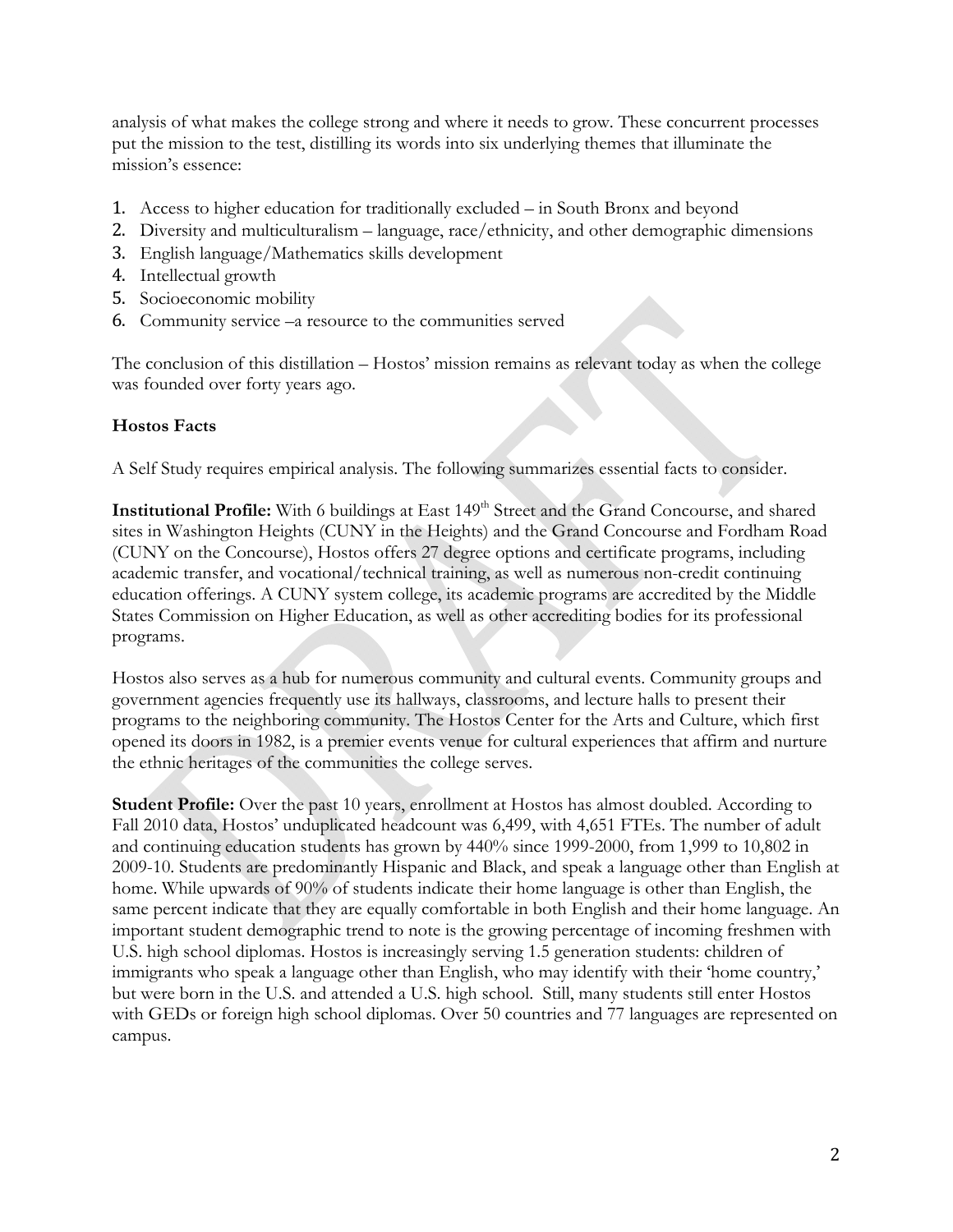Hostos students face serious economic and educational challenges to their pursuit of higher education. The large majority (over 80%) have household incomes below \$30,000 and are eligible for financial aid. Nearly all students require remediation or developmental education in reading, writing, or math, and one third require it in all three areas (aka are triple remedial). Hostos has the highest percentage of remedial/developmental students in CUNY, and educates about half of CUNY's triple remedial/developmental student population. Given these tremendous hurdles to higher education, nearly 40% of Hostos students drop out after their first year. However, the students that remain do well. Those that graduate demonstrate the same level of preparedness as students at other CUNY two-year and many fouryear colleges. (D-Crook and Gampert).

**Faculty/Staff Profile:** In Fall 2010, Hostos employed 402 faculty (181 full-time faculty, 221 adjuncts), and over 525 staff members. Fifty-three percent of full-time faculty hold a Ph.D. or Ed.D. and 47% have earned master's degrees. Ninety-two percent are tenured or tenure track faculty. More

| <b>Hostos Fall 2010 Student Profile</b> |  |
|-----------------------------------------|--|
|-----------------------------------------|--|

| Gender           | 68.3% female, 31.7% male          |  |
|------------------|-----------------------------------|--|
| Average Age      | 25.7                              |  |
| FT/PT            | 58% FT, 42% PT                    |  |
| Day/Eve.         | 91% day, 9% evening               |  |
| Race/Ethnicity   | 56.9% Hispanic                    |  |
|                  | 22.2% Black                       |  |
|                  | 3.4% White                        |  |
|                  | 3.2% Asian/P.I.                   |  |
|                  | .4% Am. Ind./Al. Nat.             |  |
|                  | 13.9% Other/Unknown               |  |
| Language         | 76% speak language other than     |  |
| <b>Issues</b>    | English at home                   |  |
| Economic         | 72% have < \$30K in household     |  |
| Status           | income                            |  |
|                  |                                   |  |
|                  | Over 95% are eligible for aid     |  |
| Where the live   | 64.9% live in the Bronx           |  |
| Entering         | 87.5% in 1 remedial/development'l |  |
| freshmen -       | 1/3 triple remedial/development'l |  |
| college          | (reading, writing, mathematics)   |  |
| <b>readiness</b> |                                   |  |
| Programs of      | A.A. Liberal Arts & Sciences      |  |
| Highest          | Nursing                           |  |
| Enrollment       | <b>Teacher Education</b>          |  |
|                  | <b>Business Management</b>        |  |
|                  | Dental Hygiene                    |  |

Source: Hostos Office of Institutional Research, Fall 2010 Student Profile

than 50% of full-time faculty represent racial/ethnic minority groups (32% Hispanic Latino, 11% African American, 8% Asian), with an almost even balance between male and female faculty.

The faculty and staff profile would be incomplete without noting the high caliber of professionals who work at the college. Hostos' mission and students demand enormous commitment. Faculty and staff choose Hostos and stay because of the tremendous rewards and satisfaction that come with being part of such a dedicated academic community.

**Community Profile:** A majority of Hostos students come from the South Bronx. This community has served as a historical entry-point for many waves of New York City migrants, welcoming people of a diverse range of ethnicities, including those of German, Irish, Jewish, Scandinavian, African, and Asian descent. Its rich racial and ethnic mix has made it a vibrant hub of political, cultural, and entertainment activity in the Bronx and for the city. Its many artists and musicians (salsa, hip hop and others) have achieved national and international recognition, putting this community on the map for its creative capital.

Unfortunately, the South Bronx holds another reputation that is far less uplifting. The South Bronx is located in the 16<sup>th</sup> Congressional District, the poorest of the nation's 435 Congressional Districts, with 42.2% of residents living below the poverty line and households earning less than half of the New York City median household income. More than  $34\%$  of residents have less than an  $11<sup>th</sup>$  grade education, as compared with about 16% of New York City residents. Only about 11% of residents of working age possess a higher education degree (associates degree or higher), compared to nearly 40% of New York City residents. Unemployment is almost double that for the city as a whole. And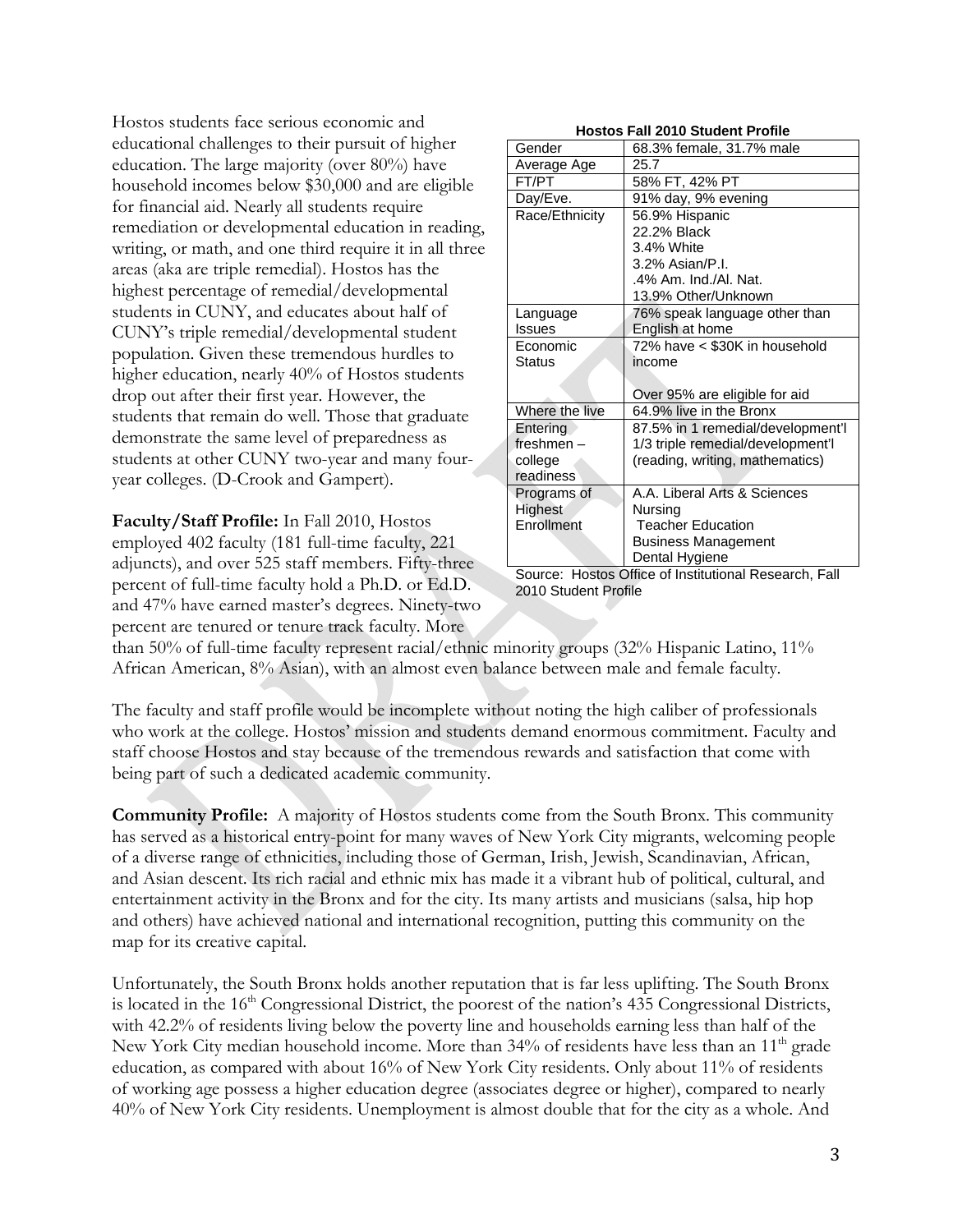more than two-thirds of residents speak a language other than English at home, which often translates into levels of limited English proficiency that make it difficult to find consistent employment.

| <b>New York</b><br>City | S. Bronx/ 16 <sup>th</sup><br><b>Cong. District</b> |
|-------------------------|-----------------------------------------------------|
| 28% Hispanic            | 66% Hispanic                                        |
| 24% Spanish             | 61% Spanish                                         |
|                         |                                                     |
| \$50,403                | \$23,270                                            |
| 16% families below      | 37% families below                                  |
| 48% h.s. diploma/       | 69% h.s. diploma/                                   |
| GED or less             | GED or less                                         |
|                         |                                                     |

Hostos has been part of the Bronx rebirth story since the 1970's,

Source: 2006-08 American Community Survey 3-Year Est.

connecting higher education with the many community building and revitalization initiatives intended to spur increased business and education investment, tourism, and support for cultural institutions. Hostos has been a partner in and advocate for these urban renewal efforts since its founding, to ensure that this community receives the support it deserves.

### **Hostos Stories**

Data illuminate certain dimensions of institutions, but stories humanize them. The following are just a few examples that shed light on the contributions Hostos makes to students' lives.

**Breathing life into dreams intergenerationally.** When Celina Sotomayor wanted to pursue higher education, she realized she did not have many options. As a widow and mother of two, she saw college as a means to improve the life of her family, but she needed to work and take care of her children while in school. Although a high school graduate, English was her second language, so she needed to find a college that offered courses in two languages. Then Hostos was created. In 1970 she enrolled in Hostos, juggling family, work, and school, and doing homework together with her children. With Hostos' support, Celina realized her dream, graduating in one of the first registered nursing classes at Hostos. Her example is cited as one of the biggest inspirations for her two children: the nation's first Hispanic Supreme Court Justice Sonia Sotomayor, and her brother, Dr. Juan Sotomayor, a practicing physician in Syracuse, New York. (D - Sotomayor Making Good on a Commitment to a Scrappy College With a Family, June 3, 2010, *New York Times*)

**Nurturing the next generation of higher education leaders.** When Geraldine Perri received her associate degree in dental hygiene from Hostos in 1979, it was clear she was going places. Awarded the Stevenson Gold Medal Award of the Dental Society of New York for outstanding academic achievement, she was selected as the student commencement speaker. She has served as a community college educator for 29 years, with the last 10 as the President of two community colleges. She has been President of Citrus College in Glendale, California since 2008. Citrus College has over 13,000 credit students and close to 1,000 employees.

**Serving students with "true grit."** In November 2001, Melissa Díaz' father was killed in the Flight 587 plane crash in Belle Harbor, Queens. Instead of being broken by this tragedy, she cultivated her strong desire to contribute to society. Melissa chose to attend Hostos because her parents met and fell in love on this campus. At Hostos she immersed herself in all aspects of campus life. She served on the Hostos Student Leadership Academy for two years, first in the Emerging Leaders Program and then as a Hostos Student Ambassador where she became one of fourteen student-delegates to represent the Dominican Republic at the 2010 Model United Nations. Melissa participated in the 2010 New York State Model Senate Session Project in Albany, where she sat in the seat Senator William J. Larkin Jr. and debated on the issue of term limits. She was a part of the 2009-2010 Global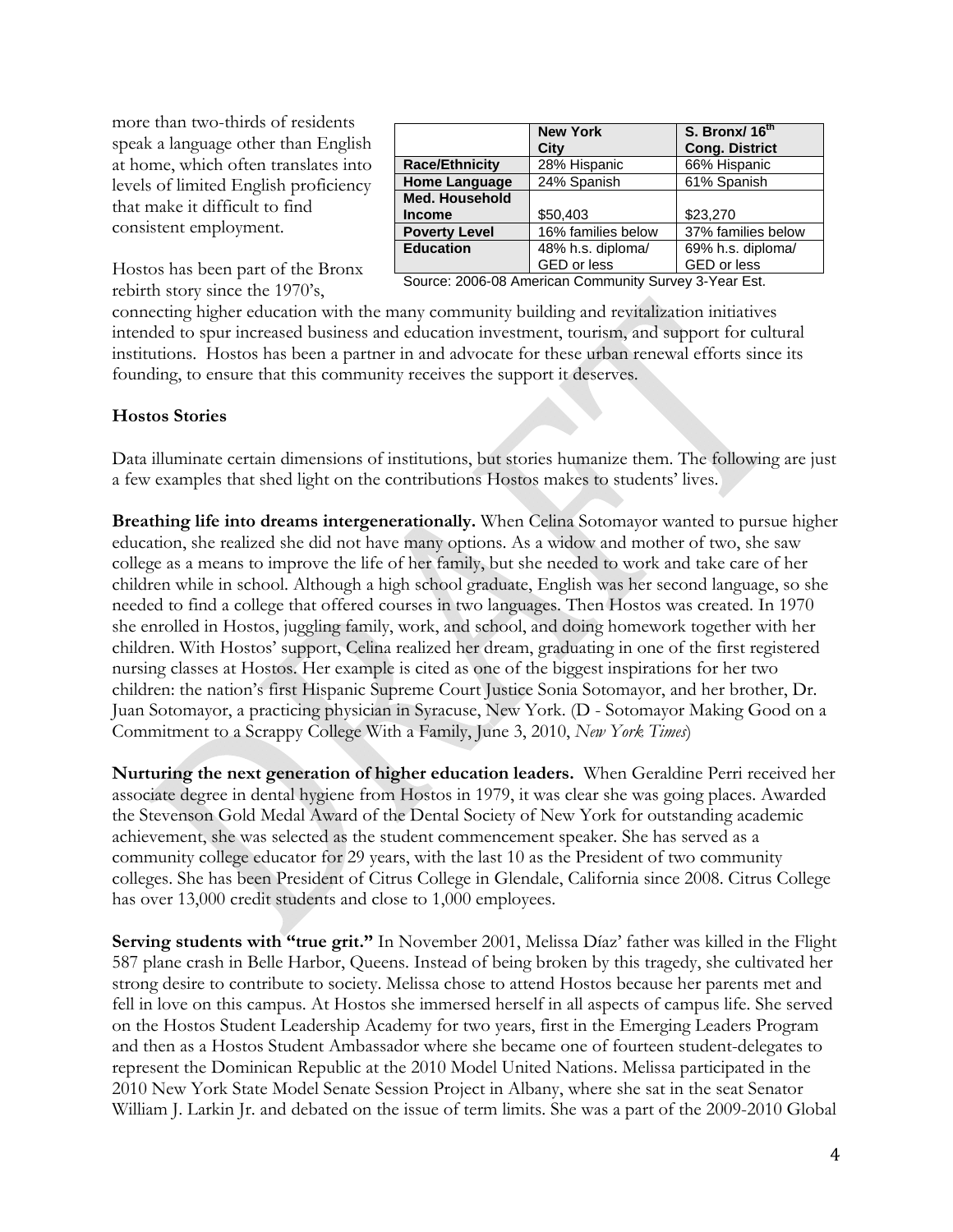Scholars Program, became Vice President for Leadership in Phi Theta Kappa Honors Society, and was a member of the Women's Empowerment Organization and the Puerto Rican Club. In 2010, Melissa served as class valedictorian, graduating with a 3.939 GPA. She is now attending Columbia University on a full scholarship.

**Cultivating diverse talent against the odds.** You would never know that Liliete López has a disability by what she has achieved at Hostos. She started her education later in life than most people, because she was not allowed to attend school in her home country due to her vision impairment. She chose Hostos because she felt it offered her opportunities she could not find elsewhere. Her many achievements on campus have made Hostos proud. She was a two-time participant in the New York State Model Senate Session Project, a chair of a committee on accessibility options as part of the CUNY Coalition for Students with Disabilities (CCSD) and former Chair of the Committee on Leadership Forums for the Hostos Student Leadership Academy. She represented Hostos and CUNY at a variety of conferences including the CUNY Women's Leadership Conference, and the first ever Disability Summit at NYU. She was the winner of the La Prensa Speech Competition, which led to her being featured in an article in *El Diario* Newspaper. As a member of the Hostos Student Leadership Academy, she helped organize "Open Eyes, Open Minds," a community service activity sponsored by the Greater New York Council of the Blind. Liliete was the winner of the 2008-2009 Bronx CUNY Scholarship, a 2008 Essay Award winner of for the Model Senate Session Project, The Leadership Academy Service Award Winner for 2008 and a CUNY Leadership Award Winner for 2009. Her GPA upon graduation from Hostos was 3.7. She is currently studying at Queens College and is serving in the Student Government Association and as a representative in the University Student Senate.

**Educating returning veterans.** Gael Georges moved to the United States and New York City in 2000 to pursue his college education and explore better options for his life. After coming to an understanding about the cost of a college education, Gael joined the United States Army. Over the course of his three years on active duty, Gael served his new home country in South Korea, Kuwait, Iraq and then back in Fort Riley, Kansas. Upon retiring from military service, he returned to New York City, seeking an educational environment where he could study with people from all over the world. He found himself on Hostos' doorstep. Gael is currently studying Liberal Arts and Science and hopes to pursue a career in Physical Therapy. He is the Treasurer for the Muslim Student Association, a member of the Hostos Veterans and Reservists Club, an active member of the French, Francophone and Italian Club, and he has served as the Chair of the Leadership Forum Committee. Gael represented Hostos at City Hall at a hearing on the Black Male Initiative, and he represented CUNY at the SOMOS El Futuro Conference in Albany. He was one of two CUNY students selected to participate in the 24th National Conference on Ethics in America at the United States Military Academy at West Point.

**Remaining committed to the needs of ESL learners.** Many students have come to Hostos with virtually no English skills and have gone on to great academic and career success. Three recent stories of students who participated in Hostos' Language and Cognition department's ESL intensive program demonstrate the heights achieved.

 Mirkeya Capellán came to Hostos in 1987 and graduated in 1990. In 2008 she earned her doctorate in Professional Studies in Computing from Pace University. She now works for the Sogeti Corporation as a quality assurance manager.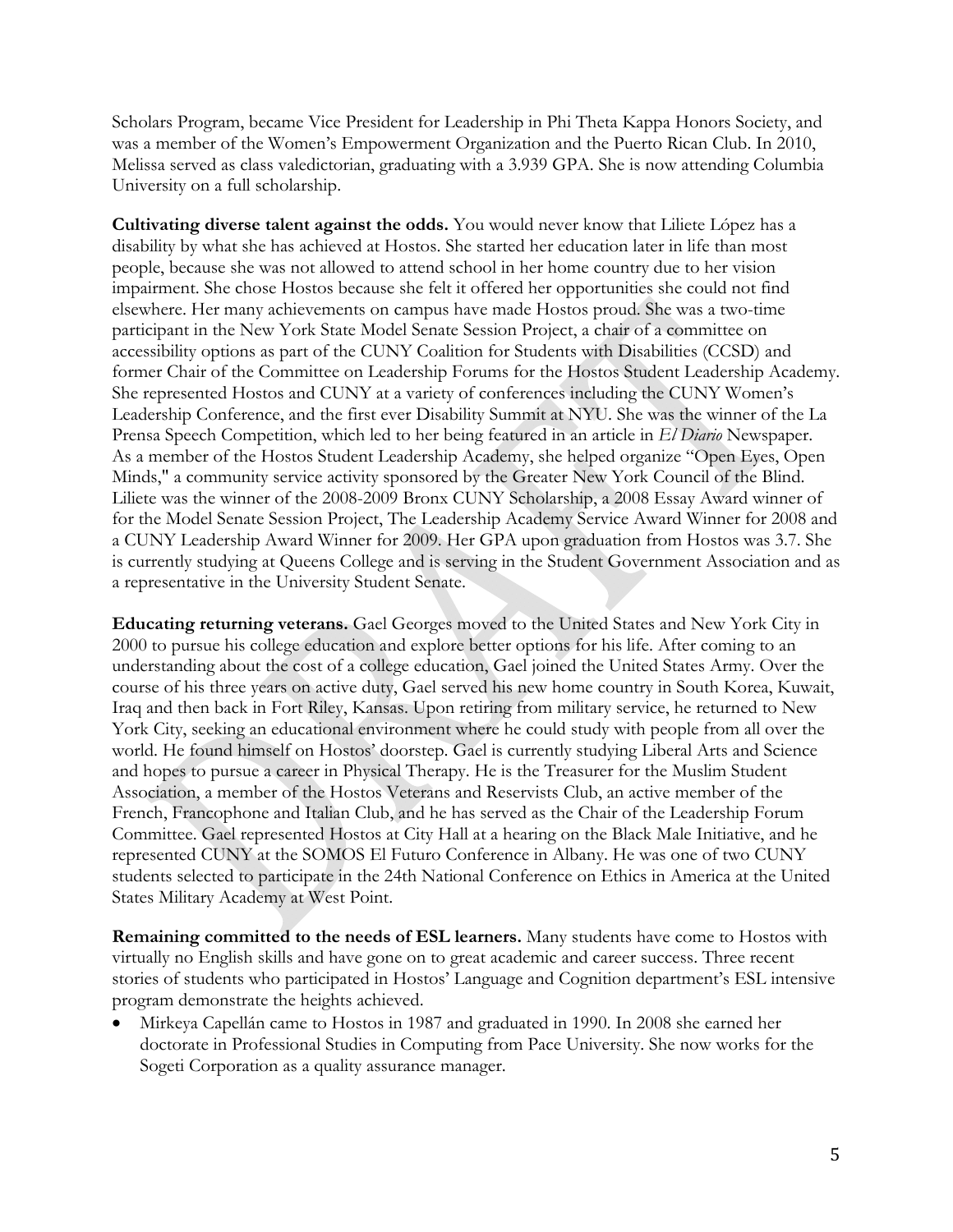- Fénix Arias came to Hostos in 1993 and graduated in 1996. She earned her doctorate in Urban Education from the CUNY Graduate Center in 2011. She now works for York College in the CUNY system as Director of Assessment.
- Ling Li came to Hostos in 2007 and graduated in 2009 after just five semesters. She finished with a 3.99 GPA. She is now completing her doctorate in Mathematics at Indiana University on a full scholarship.

## **Highlights Since the Last Middles States Visit**

Since its last ten year visit in December 2001, Middle States has noted some areas where the campus has needed to make improvements. The following describes the tremendous strides Hostos has made on almost every issue identified.

**Strategic planning.** When Middle States visited in 2001, Hostos had no institution-wide strategic plan. Post-visit, Hostos moved quickly to develop a 2003-08 Strategic Plan (extended to 2010), which was implemented through annual operational planning processes in each division. This planning and implementation process represented a step forward for the college, while also showing areas where improvements could be made. When Hostos undertook strategic planning for its 2011- 2016 Strategic Plan, it approached the task more inclusively and holistically. Through a multi-faceted participatory process that engaged more than 525 students, faculty, staff, and external stakeholders, Hostos developed a plan that represents a reaffirmation of Hostos' founding principles, and translates these principles into goals, initiatives, and outcomes designed to make the college an even more relevant, responsive, and accessible institution to the multiple constituencies it serves. This plan, which was introduced in Fall 2011, reflects Hostos' mission in action, and provides a common understanding for priorities the campus community will undertake over the next five years. Hostos is currently working on ensuring successful implementation of the plan through the creation of common templates and reporting processes, so that divisions are working together to bring about the changes envisioned.

**Enrollment management.** In 2000-01, the college's enrollment was inching back, and there was no plan for recruiting new students. Since then, the college has developed and implemented annual enrollment management plans, as well as strengthened systems to not only recruit but also facilitate registration and enrollment (e.g., designing improved registration systems, creating annual online college catalogs and promotion materials, etc). CUNY now also annually reviews and approves enrollment targets for its constituent colleges.

**Institutional and Student Learning Assessment.** When Middle States visited in 2001, assessment activities were very limited at Hostos. Immediately following the 2002 reaffirmation of accreditation, the college developed and implemented a comprehensive outcomes assessment plan to address course and program assessment. To-date, 95 courses have undergone assessment and all academic programs have undertaken some level of assessment. An assessment committee now exists to oversee these and other assessment activities, including Academic Program Review (APR). Two departments/programs have undergone APR in the last several years, 2 more are underway, and a clear template, timeline, and plan exists for all programs to undergo review in the next five years. Gen Ed assessment is also in full force. The college has moved to incorporate assessment of general education across the curriculum using the Gen Ed Mapping Tool as well as e-portfolios.